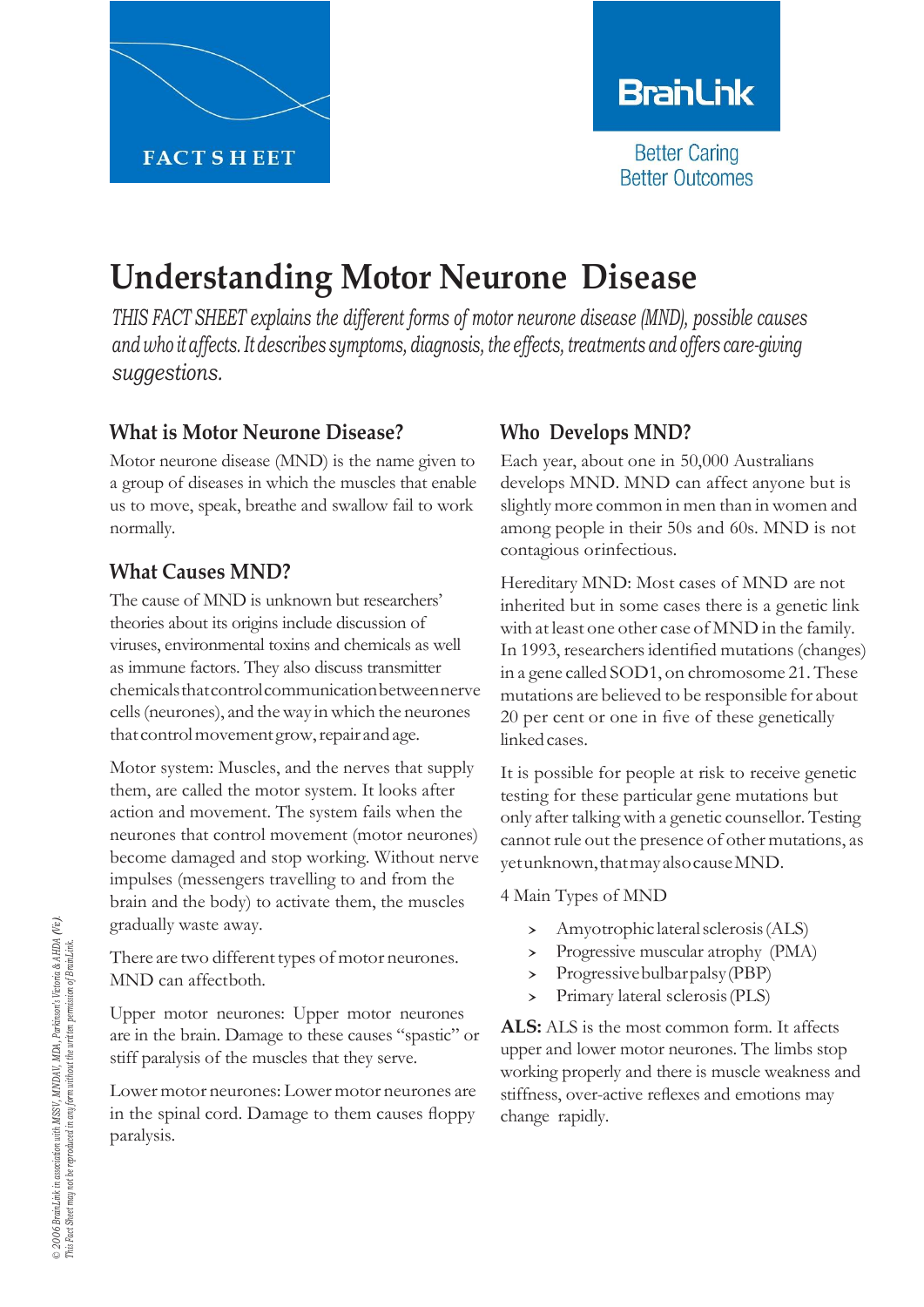**PMA:** PMA affects lower motor neurones and is characterised by muscle wasting, weakness and twitching and loss of weight.

**PBP:** PBP affects the muscles used for speech and swallowing. Nerves that control these muscles are in the "bulb" or lower part of the brain. "Palsy" means paralysis.

**PLS:** PLS is rare. Upper motor neurone damage causesstiffnessandlimbparalysis.

## **Symptoms**

Early symptoms of MND are mild and thepattern of symptoms varies from person to person. Usually the condition begins by affecting only one part of the body before gradually spreading. In others, symptoms are widespread from the start. Symptoms include:

- > Cramps<br>> Slurred sp
- > Slurred speech<br>> Swallowing dif
- Swallowing difficulties
- › Slowed movement
- > Muscle stiffness, twitching or jerking<br>> Difficulty walking or holding objects
- > Difficulty walking or holding objects
- Emotional responses trigger easily

#### **Diagnosis**

It can be difficult to diagnose MND because it resembles several other conditions. Doctors may need to keep the person under review for weeks, months or years to be sure. The person will probably be referred to a neurologist – a specialist in conditions that affect the brain and nervous system.

The doctor may order various tests, including some to rule out other conditions. These may include nerve conduction studies (NCS) and electromyography (EMG), which look at how nerves are functioning by stimulating them electrically and recording the muscle activity that results. The EMG also involves putting a fine needle into the muscles.

## **Treatment**

At present there is no cure for MND, although research continues throughout the world and there has been encouraging progress. In Australia a medicationhasbeenapproved forthe treatment of amyotrophic lateral sclerosis (ALS) – the most common form of MND. This drug is Rilutek (riluzole), which is available at a subsidised price on the Pharmaceutical Benefits Scheme. There are some strict criteria governing which people can receive subsidised Rilutek, and it is best to discuss these with a neurologist.

Researchers are developing and trialling drugs to slow down the progression of the condition. Your neurologist or the Motor Neurone Disease Association can give you the latest information.

#### **How MND Progresses**

In most cases, MND does not affect intellect, memory or the senses (sight, hearing, taste, smell, touch), although it occasionally causes dementia.

Bowel and bladder are not usually affected, but constipation can be a problem when people become lessmobile or have to change their diet because of swallowing difficulties.

Most people will eventually have difficulty moving about and many will have difficulty with speech and swallowing.

## **Caring for Someone with MND**

A great deal can be done to help someone with MND maintain their quality of life. An alert rehabilitation team plays a vital role by stepping in to prevent problems before they occur and supports you in caring for your family member at home for aslong as possible.

From the early stages, therapists can suggest ways to avoid complications and advise on aids, equipment and services to make life easier.